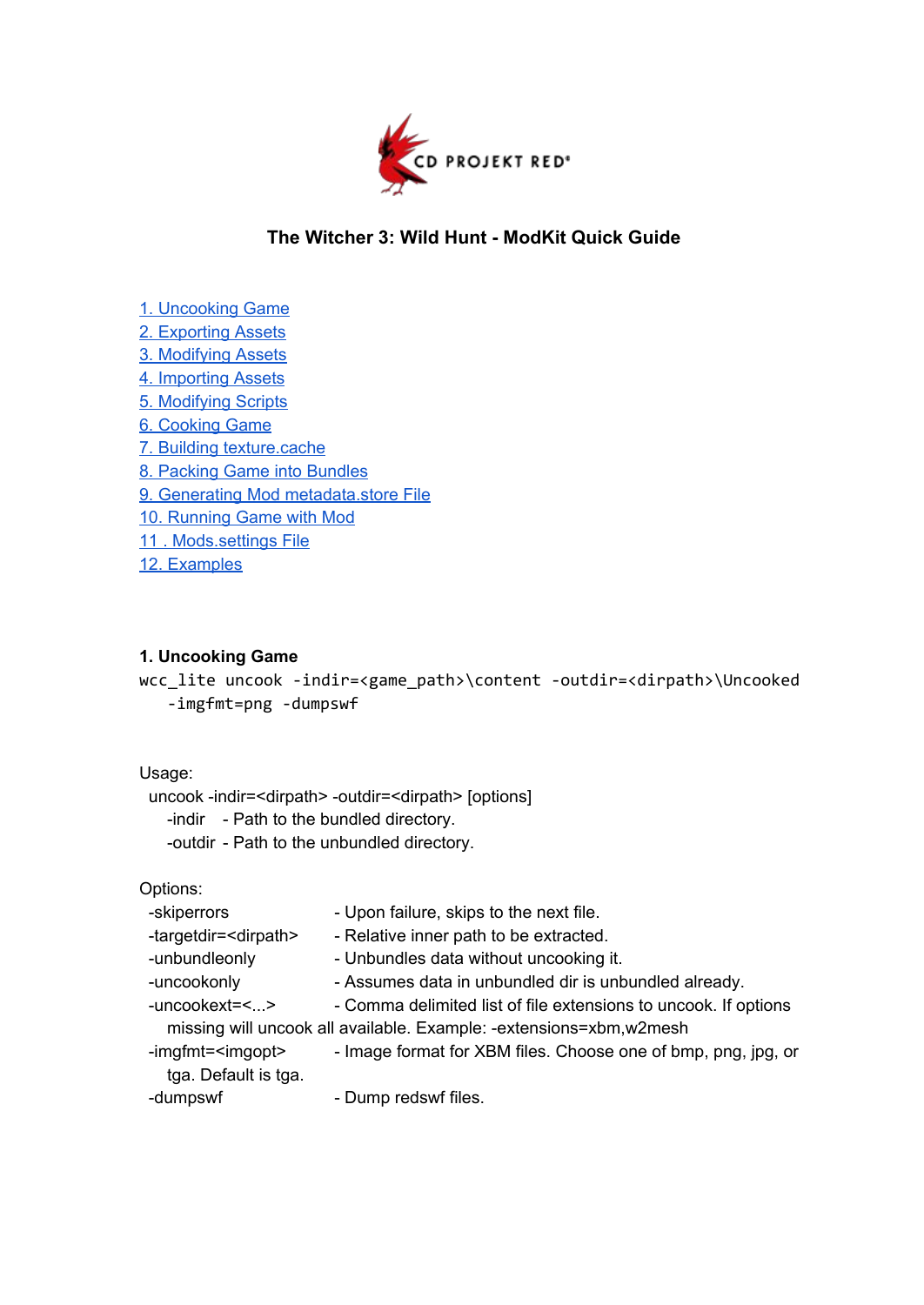## <span id="page-1-0"></span>**2. Exporting Assets**

```
wcc_lite export -depot=<dirpath>\Uncooked\ -file=<filepath>
   -out=<filepath>
```
Usage:

```
export -depot=<local|absolutepath> -file=<relativepath> -out=<absoluteoutputpath>
```
Params:

| -depot=local        | - Use local depot (r4data)                   |
|---------------------|----------------------------------------------|
| -depot=absolutepath | - Use depot at given directory               |
| -file=relativepath  | - Local (depot) path for the file to export  |
| -out=absolutepath   | - Output absolute path for the exported file |
|                     |                                              |

Supported resource types and formats: w2mesh (Mesh) exportable into 1 file format(s): fbx: Autodesk FBX xbm (2D Texture) exportable into 5 file format(s): dds: DirectDraw Surface bmp: Windows Bitmap jpg: Joint Photographics Experts Group

tga: Truevision Targa

png: Portable Network Graphics

## <span id="page-1-1"></span>**3. Modifying Assets**

Modify meshes and textures in your preferred editor (e.g.: Maya for meshes and GiMP for textures).

## <span id="page-1-2"></span>**4. Importing Assets**

```
call wcc lite import -depot=<dirpath>\Uncooked\ -file=<filepath>
  -out=<filepath>
```
Usage:

import -depot=<local|absolutepath> -file=<inputfile> -out=<outputfile>

Params:

| -depot=local        | - Use local depot (r4data)                  |
|---------------------|---------------------------------------------|
| -depot=absolutepath | - Use depot at given directory              |
| -file=inputfile     | - Absolute path to file to import           |
| -out=outputfile     | - Relative (depot) path for the output file |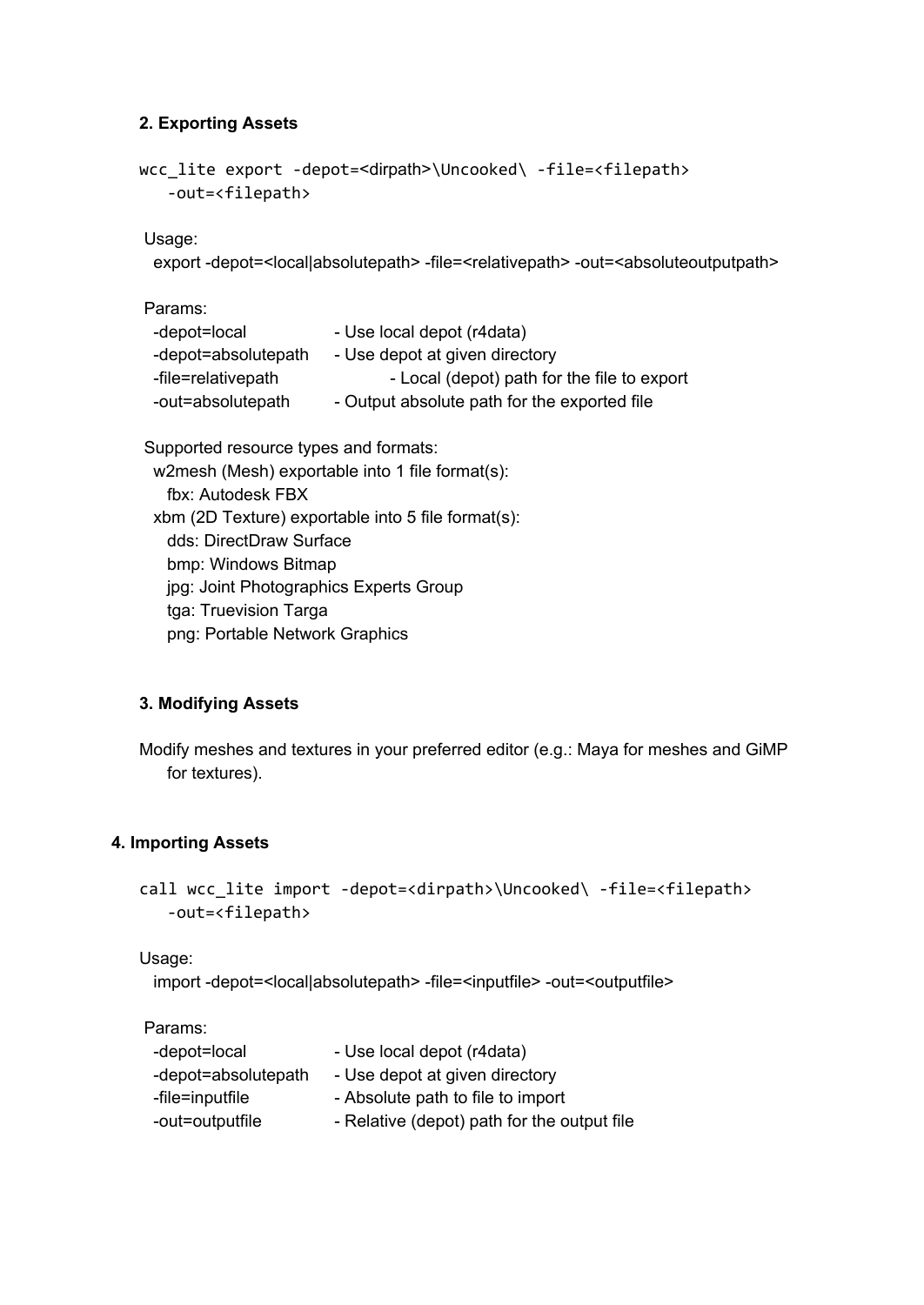Supported resource types and formats: xbm (2D Texture) importable from 5 file format(s): dds: DirectDraw Surface bmp: Windows Bitmap jpg: Joint Photographics Experts Group tga: Truevision Targa png: Portable Network Graphics w2mesh (Mesh) importable from 2 file format(s): re: Red Engine File fbx: Autodesk FBX

#### <span id="page-2-0"></span>**5. Modifying Scripts**

Game scripts are located in:

*<game\_path>\content\content0\scripts* and can be edited in any text editor.

Modified scripts should be placed in the following directory: *<game\_path>\mods\modXXX\content\scripts\[files]*

and should keep their original names and folder structure.

### <span id="page-2-1"></span>**6. Cooking Game**

```
wcc_lite cook -platform=pc -mod=<dirpath>\Uncooked\
-basedir=<dirpath>\Uncooked\-outdir=<dirpath>\Cooked\
```
#### <span id="page-2-2"></span>**7. Building texture.cache**

wcc\_lite buildcache textures -basedir=<dirpath>\Uncooked\ -platform=pc -db=<dirpath>\Cooked\cook.db-out=<dirpath>\Packed\modXXX\content \texture.cache

#### <span id="page-2-3"></span>**8. Packing Game into Bundles**

wcc lite pack -dir=<dirpath>\Cooked\ -outdir=<dirpath>\Packed\modXXX\content\

#### <span id="page-2-4"></span>**9. Generating Mod metadata.store File**

<span id="page-2-5"></span>wcc\_lite metadatastore -path=<dirpath>\Packed\modXXX\content\ **10. Running Game with Mod**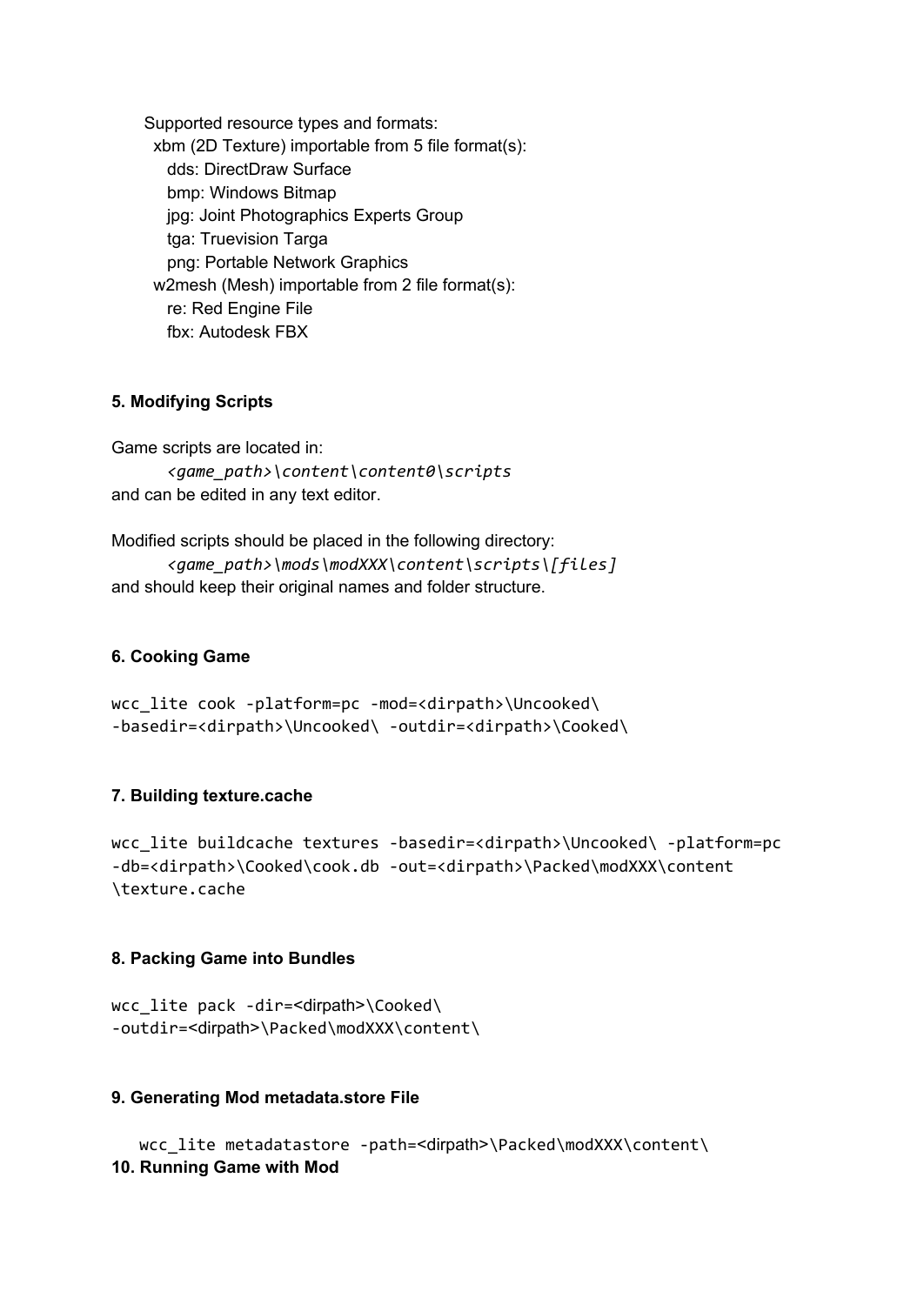Copy the folder *modXXX* from *Packed* (content folder) into your <game\_path>\mods\ folder and then start the game as usual. Remember that every mod in the mods directory must be in its own folder. Each mod's name should start with the word "mod" and shouldn't contain any spaces, e.g.:

E:\GOG\The Witcher 3 Wild Hunt\mods\modMyCoolMod\content\[mod\_files]

#### <span id="page-3-0"></span>**11 . Mods.settings File**

Optional file responsible for simple mod settings (on/off, mod priorities).Should be placed in:

```
C:\Users\[user_name]\Documents\The Witcher 3\mods.settings
```
File structure:

| [modName1]<br>Enabled=1<br>Priority=100<br>8 | $\leftarrow$ - name of the mod in square brackets<br>$\leftarrow$ 0 or 1, 1 means the mod is enabled and 0 turns it off<br>$\leftarrow$ - from 0 to 9999, lower number means higher priority, eg.: 5 before |
|----------------------------------------------|-------------------------------------------------------------------------------------------------------------------------------------------------------------------------------------------------------------|
| [modName2]<br>Enabled=1<br>Priority=100      | $\leftarrow$ - the same for all mods installed                                                                                                                                                              |

#### <span id="page-3-1"></span>**12. Examples**

● Get game and uncook it:

```
wcc lite uncook -indir=F:\Witcher3\content -outdir=F:\Uncooked\
-uncookext=xbm-imgfmt=tga-dumpswf
```
● Export mesh or texture that you want to change from an uncooked game:

```
wcc lite export -depot=F:\Uncooked\
-file=characters\models\animals\pig\model\t 01 pig.w2mesh
-out=F:\Mods\Pig\Raw\t 01 pig.fbx
```

```
wcc lite export -depot=F:\Uncooked\
-file=characters\models\animals\pig\model\t_01__pig_d01.xbm
-out=F:\Mods\Pig\Raw\t_01__pig_d01.tga
```